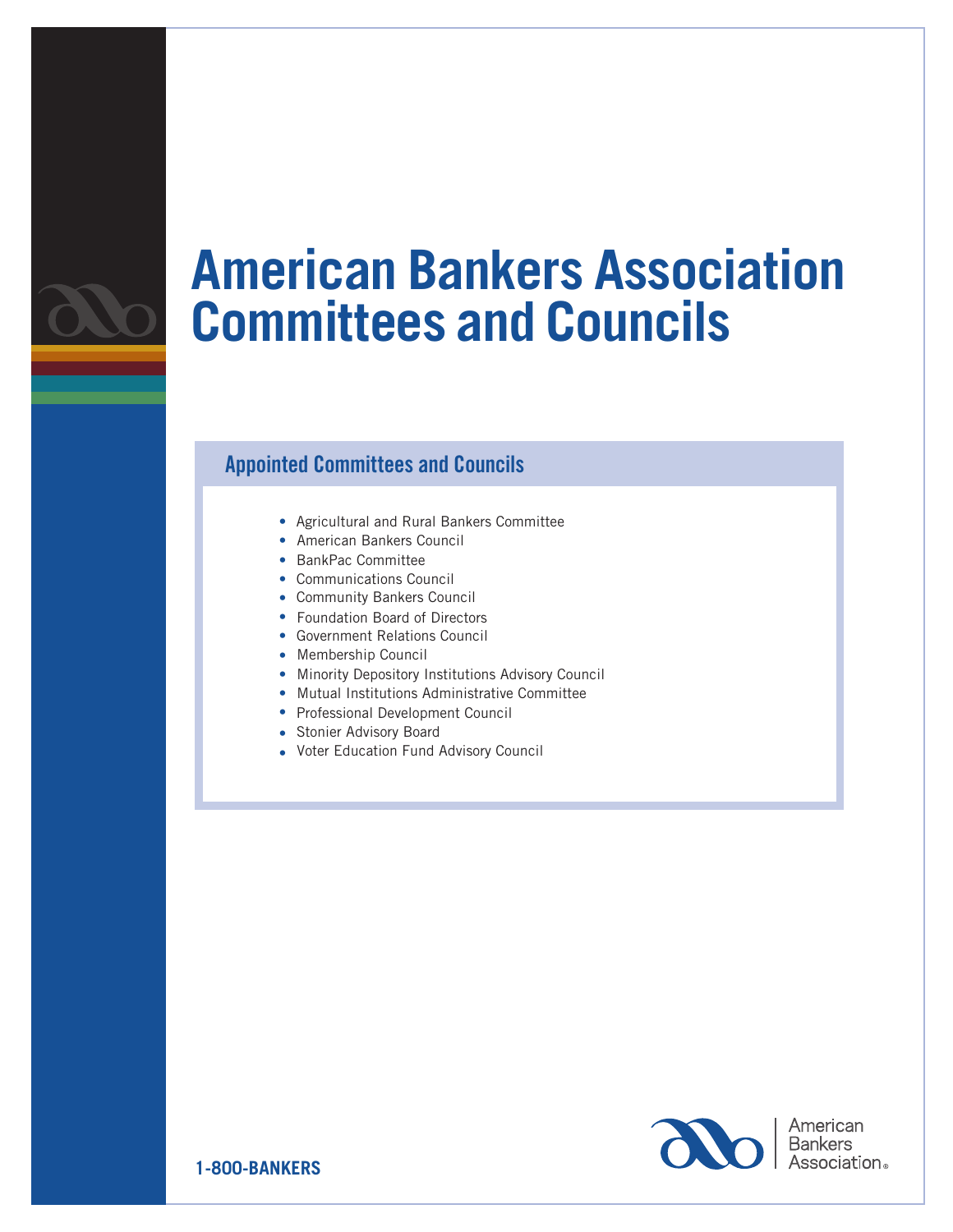**Agricultural and Rural Bankers (Ag) Committee:** provides information, programs and policy recommendations that offer an opportunity for improvement and profitable management of banks providing financial products and services to agricultural and rural America. Champions causes on relevant issues and provides banks with a perspective on industry events and issues that will influence agricultural and rural banking.

*Staff: Ed Elfmann 202-663-5018* 

**American Bankers Council:** is ABA's banker-driven peer group for midsize bank chief executives. The Council provides feedback and direction to the ABA on key regulatory and legislative issues critical to midsize banks. In addition, the Council participates in regular virtual and in-person meetings with their peers to exchange information and share best practices on issues affecting their banks.

*Staff: Holly Smith 202-663-5181*

**BankPac Committee:** works in close consultation with state bankers associations, ABA Political Engagement and other stakeholders to direct BankPac resources in federal elections. The Committee is responsible for advising the Chair and ABA BankPac staff in all aspects of the organization and operation of the political action committee (PAC). This includes, but is not limited to the review and approval of election cycle budgets, disbursement criteria and processes, fundraising and support of ABA's political engagement efforts to expand the organization's influence. The Committee is comprised of several state association executives and bankers who represent geographically diverse set of banks of varying sizes to ensure a wide-range of perspectives. Committee members are appointed for a 2-year term concurrent with the election cycle, and may be reappointed.

*Staff: Elizabeth Coit 202-663-5114*

**Communications Council:** shapes the message and the different media that ABA uses to communicate to members and external audiences. It has primary responsibility for collaborating with staff to develop strategies that 1) improve the public perception of the banking industry and 2) provide timely and relevant information to members on both business and policy issues. The council also serves as the editorial board for the *ABA Banking Journal* to ensure content engages the audience and reflects ABA priorities. The council consists of community bank CEOs and one state banking association executive.

*Staff: Peter Cook 202-663-7501*

**Community Bankers Council:** represents community banking in ABA's government policy-making process, tracks community bank competitiveness issues and responds to them through a broad range of high-quality association products and services. Communicates ABA's commitment to community banking. The council is made up of approximately 100 CEOs of community banks from every state.

*Staff: Kandace Welch 202-663-5122*  ? Sck9cW<sub>202-663-5</sub>")(

**Foundation Board of Directors:** is the primary governing body of ABA's non-profit  $501(c)(3)$  subsidiary, the ABA Community Engagement Foundation. The boards's mission is to promote and assist in banks' financial education, affordable housing, and other related community development programming, resources and leadership. The board is comprised of leaders from a broad spectrum of ABA's membership. It provides strategic guidance on how to best elevate the community investment and service of banks within their communities, as well as integration of these efforts in policy conversations. The board is also responsible for overseeing the foundation's finances.

*Staff: Peter Cook 202-663-7501*